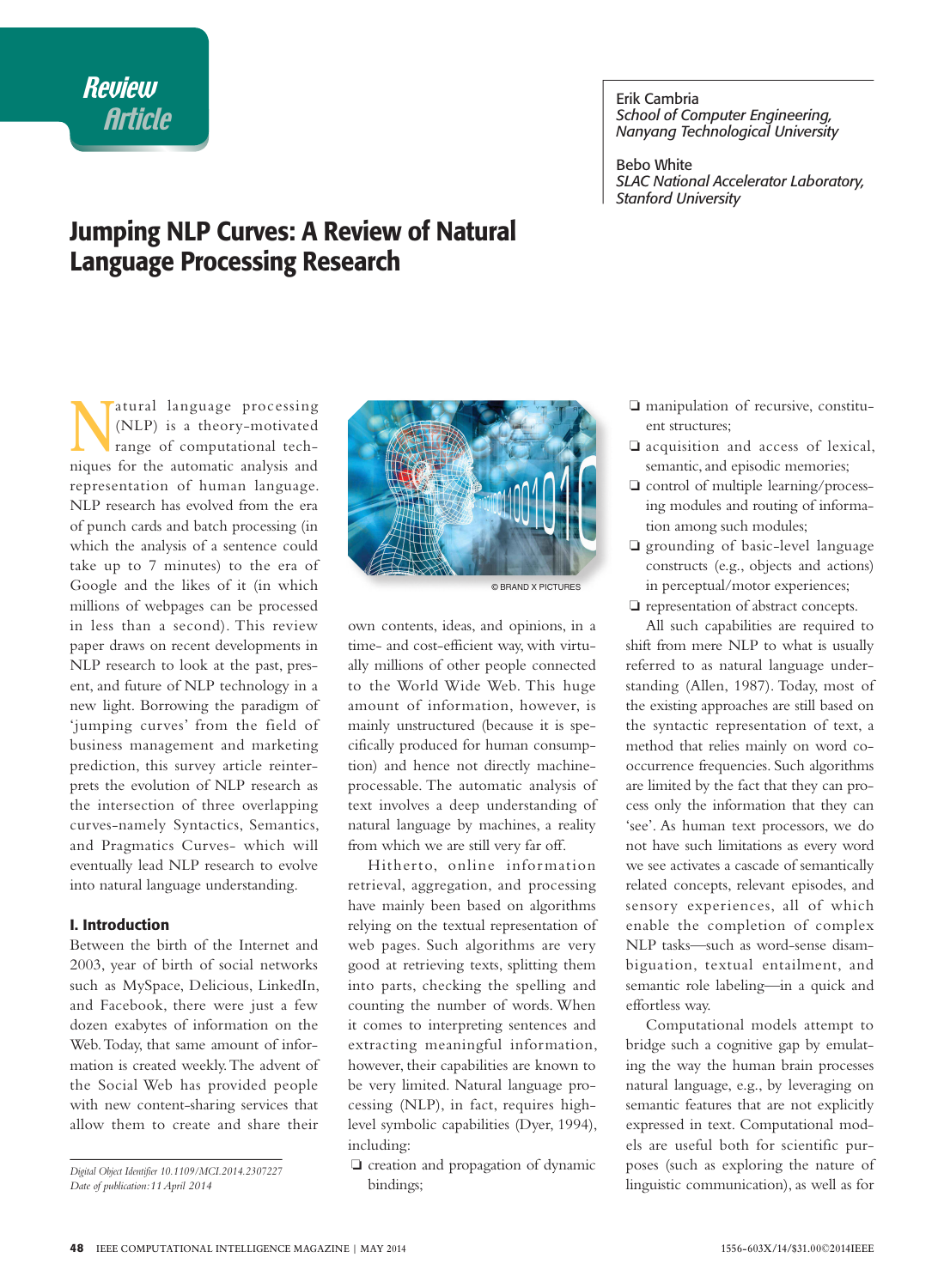practical purposes (such as enabling effective human-machine communication). Traditional research disciplines do not have the tools to completely address the problem of how language comprehension and production work. Even if you combine all the approaches, a comprehensive theory would be too complex to be studied using traditional methods. However, we may be able to realize such complex theories as computer programs and then test them by observing how well they perform. By seeing where they fail, we can incrementally improve them. Computational models may provide very specific predictions about human behaviors that can then be explored by the psycholinguist. By continuing this process, we may eventually acquire a deeper understanding of how human language processing occurs. To realize such a dream will take the combined efforts of forward-thinking psycholinguists, neuroscientists, anthropologists, philosophers, and computer scientists.

Unlike previous surveys focusing on specific aspects or applications of NLP research (e.g., evaluation criteria (Jones & Galliers, 1995), knowledge-based systems (Mahesh, Nirenburg, & Tucker, 1997), text retrieval (Jackson & Moulinier, 1997), and connectionist models (Christiansen & Chater, 1999)), this review paper focuses on the evolution of NLP research according to three different paradigms, namely: the bag-ofwords, bag-of-concepts, and bag-of-narratives models. Borrowing the concept of 'jumping curves' from the field of business management, this survey article explains how and why NLP research has been gradually shifting from lexical semantics to compositional semantics and offers insights on next-generation narrative-based NLP technology.

The rest of the paper is organized as follows: Section 2 presents the historical background and the different schools of thought of NLP research; Section 3 discusses past, present, and future evolution of NLP technologies; Section 4 describes traditional syntax-centered NLP methodologies; Section 5 illustrates emerging semantics-based NLP approaches; Section 6 introduces pioneering works on narrative understanding; Section 7 proposes further insights on the evolution of current NLP technologies and suggests near future research directions; finally, Section 8 concludes the paper and outlines future areas of NLP research.

# 2. Background

Since its inception in 1950s, NLP research has been focusing on tasks such as machine translation, information retrieval, text summarization, question answering, information extraction, topic modeling, and more recently, opinion mining. Most NLP research carried out in the early days focused on syntax, partly because syntactic processing was manifestly necessary, and partly through implicit or explicit endorsement of the idea of syntax-driven processing.

Although the semantic problems and needs of NLP were clear from the very beginning, the strategy adopted by the research community was to tackle syntax first, for the more direct applicability of machine learning techniques. However, there were some researchers who concentrated on semantics because they saw it as the really challenging problem or assumed that semantically-driven processing be a better approach. Thus, Masterman's and Ceccato's groups, for example, exploited semantic pattern matching using semantic categories and semantic case frames, and in Ceccato's work (Ceccato, 1967) particularly, world knowledge was used to extend linguistic semantics, along with semantic networks as a device for knowledge representation. Later works recognized the need for external knowledge in interpreting and responding to language input (Minsky, 1968) and explicitly emphasized semantics in the form of general-purpose semantics with case structures for representation and semantically-driven processing (Schank, 1975).

One of the most popular representation strategies since then has been first order logic (FOL), a deductive system that consists of axioms and rules of inferences and can be used to formalize relationally-rich predicates and quantification (Barwise, 1977). FOL supports syntactic, semantic and, to a certain degree, pragmatic expressions. Syntax specifies the way groups of symbols are to be arranged, so that the group of symbols is considered properly formed. Semantics specifies what well-formed expressions are supposed to mean. Pragmatics specifies how contextual information can be leveraged to provide better correlations between different semantics, which is essential for tasks such as word sense disambiguation. Logic, however, is known to have the problem of monotonicity. The set of entailed sentences will only increase as information is added to the knowledge base, but this runs the risk of violating a common property of human reasoning—the freedom and flexibility to change one's mind. Solutions such as default and linear logic serve to address parts of these issues. Default logic is proposed by Raymond Reiter to formalize default assumptions, e.g., "all birds fly" (Reiter, 1980). However, issues arise when default logic formalizes facts that are true in the majority of cases but are false with regards to exceptions to these 'general rules', e.g., "penguins do not fly".

Another popular model for the description of natural language is production rule (Chomsky, 1956). A production rule system keeps a working memory of on-going memory assertions. This working memory is volatile and in turn keeps a set of production rules. A production rule comprises of an antecedent set of conditions and a consequent set of actions (i.e., IF <conditions> THEN <actions>). The basic operation for a production rule system involves a cycle of three steps ('recognize', 'resolve conflict', and 'act') that repeats until no more rules are applicable to the working memory. The step 'recognize' identifies the rules whose antecedent conditions are satisfied by the current working memory. The set of rules identified is also called the conflict set. The step 'resolve conflict' looks into the conflict set and selects a set of suitable rules to execute. The step 'act' simply executes the actions and updates the working memory. Production rules are modular.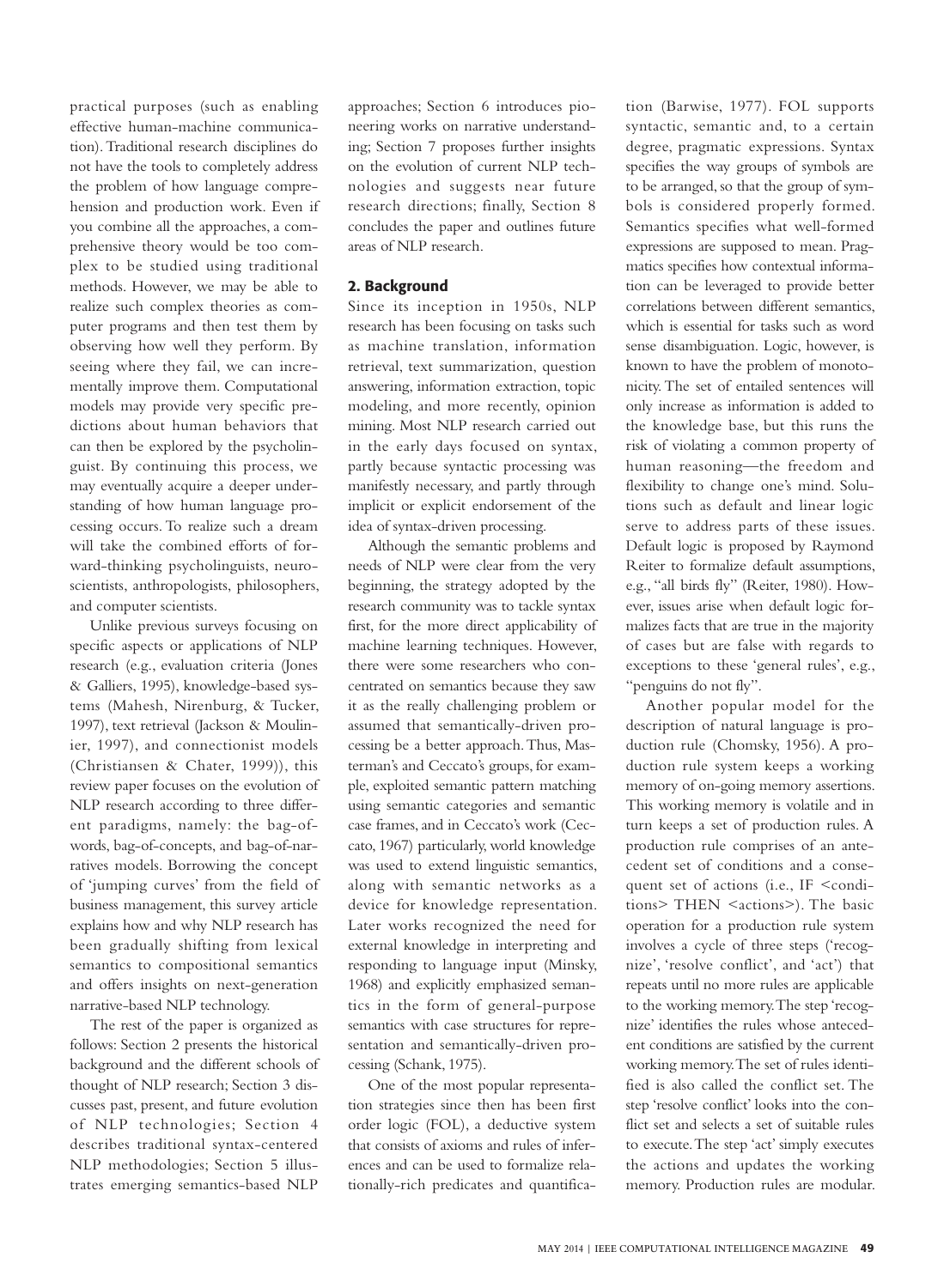Each rule is independent from the others, allowing rules to be added and deleted easily. Production rule systems have a simple control structure and the rules are easily understood by humans. This is because rules are usually derived from the observation of expert behavior or expert knowledge, thus the terminology used in encoding the rules tends to resonate with human understanding. However, there are issues with scalability when production rule systems become larger; a significant amount of maintenance is required to maintain a system with thousands of rules.

Another instance of a prominent NLP model is the ontology Web language (OWL) (McGuinness & Van Harmelen, 2004), an XML-based vocabulary that extends the resource description framework (RDF) to provide a more comprehensive set for ontology representation, such as the definition of classes, relationships between classes, properties of classes, and constraints on relationships between classes and their properties. RDF supports the subjectpredicate-object model that makes assertions about a resource. RDF-based reasoning engines have been developed to check for semantic consistency which then helps to improve ontology classification. In general, OWL requires the strict definition of static structures, and therefore is not suitable for representing knowledge that contains subjective degrees of confidence. Instead, it is more suited for representing declarative knowledge. Furthermore, yet another problem of OWL is that it does not allow for an easy representation of temporal-dependent knowledge.

Networks are yet another wellknown way to do NLP. For example, Bayesian networks (Pearl, 1985) (also known as belief networks) provide a means of expressing joint probability distributions over many interrelated hypotheses. All variables are represented using directed acyclic graph (DAG). Arcs are causal connections between two variables where the truth of the former directly affects the truth of the latter. A Bayesian network is able to represent subjective degrees of confidence. The representation explicitly explores the role of prior knowledge and combines pieces of evidence of the likelihood of events. In order to compute the joint distribution of the belief network, there is a need to know Pr(*P*|parents(*P*)) for each variable *P*. It is difficult to determine the probability of each variable *P* in the belief network. Hence, it is also difficult to enhance and maintain the statistical table for large-scale information processing problems. Bayesian networks also have limited expressiveness, which is only equivalent to the expressiveness of proposition logic. For this reason, semantic networks are more often used in NLP research.

A semantic network (Sowa, 1987) is a graphical notation for representing knowledge in patterns of interconnected nodes and arcs. Definitional networks focus on *IsA* relationships between a concept and a newly defined sub-type. The result of such a structure is called a generalization, which in turn supports

| <b>TABLE 1 Most popular schools of thought in knowledge representation and NLP research.</b> |                                                                      |                                      |
|----------------------------------------------------------------------------------------------|----------------------------------------------------------------------|--------------------------------------|
| <b>APPROACH</b>                                                                              | <b>CHARACTERISTIC FEATURES</b>                                       | <b>REFERENCE</b>                     |
| <b>PRODUCTION RULE</b>                                                                       | CYCLES OF 'RECOGNIZE', 'RESOLVE<br>CONFLICT', 'ACT' STEPS            | (CHOMSKY, 1956)                      |
| <b>SEMANTIC PATTERN</b><br><b>MATCHING</b>                                                   | SEMANTIC CATEGORIES AND SEMANTIC<br><b>CASE FRAMES</b>               | (CECCATO, 1967)                      |
| <b>FIRST ORDER LOGIC</b><br>(FOL)                                                            | AXIOMS AND RULES OF INFERENCES                                       | (BARWISE, 1977)                      |
| <b>BAYESIAN NETWORKS</b>                                                                     | VARIABLES REPRESENTED BY A PROBABILIS-<br>TIC DIRECTED ACYCLIC GRAPH | (PEARL, 1985)                        |
| <b>SEMANTIC NETWORKS</b>                                                                     | PATTERNS OF INTERCONNECTED NODES<br><b>AND ARCS</b>                  | (SOWA, 1987)                         |
| <b>ONTOLOGY WEB</b><br>LANGUAGE (OWL)                                                        | HIERARCHICAL CLASSES AND RELATION-<br>SHIPS BETWEEN THEM             | (MCGUINNESS & VAN<br>HARMELEN, 2004) |

the rule of inheritance for copying properties defined for a super-type to all of its sub-types. The information in definitional networks is often assumed to be true. Yet another kind of semantic networks is the assertional network, which is meant to assert propositions and the information it contains is assumed to be contingently true. Contingent truth is not reached with the application of default logic; instead, it is based more on Man's application of common-sense. The proposition also has sufficient reason in which the reason entails the proposition, e.g., "the stone is warm" with the sufficient reasons being "the sun is shining on the stone" and "whatever the sun shines on is warm".

The idea of semantic networks arose in the early 1960s from Simmons (Simmons, 1963) and Quillian (Quillian, 1963) and was further developed in the late 1980s by Marvin Minsky within his Society of Mind theory (Minsky, 1986), according to which the magic of human intelligence stems from our vast diversity—and not from any single, perfect principle. Minsky theorized that the mind is made of many little parts that he termed 'agents', each mindless by itself but able to lead to true intelligence when working together. These groups of agents, or 'agencies', are responsible for performing some type of function, such as remembering, comparing, generalizing, exemplifying, analogizing, simplifying, predicting, etc. Minsky's theory of human cognition, in particular, was welcomed with great enthusiasm by the artificial intelligence (AI) community and gave birth to many attempts to build common-sense knowledge bases for NLP tasks. The most representative projects are: (a) Cyc (Lenat & Guha, 1989), Doug Lenat's logic-based repository of common-sense knowledge; (b) WordNet (Fellbaum, 1998), Christiane Fellbaum's universal database of word senses; (c) Thought-Treasure (Mueller, 1998), Erik Mueller's story understanding system; and (d) the Open Mind Common Sense project (Singh, 2002), a second-generation common-sense database. The last project stands out because knowledge is represented in natural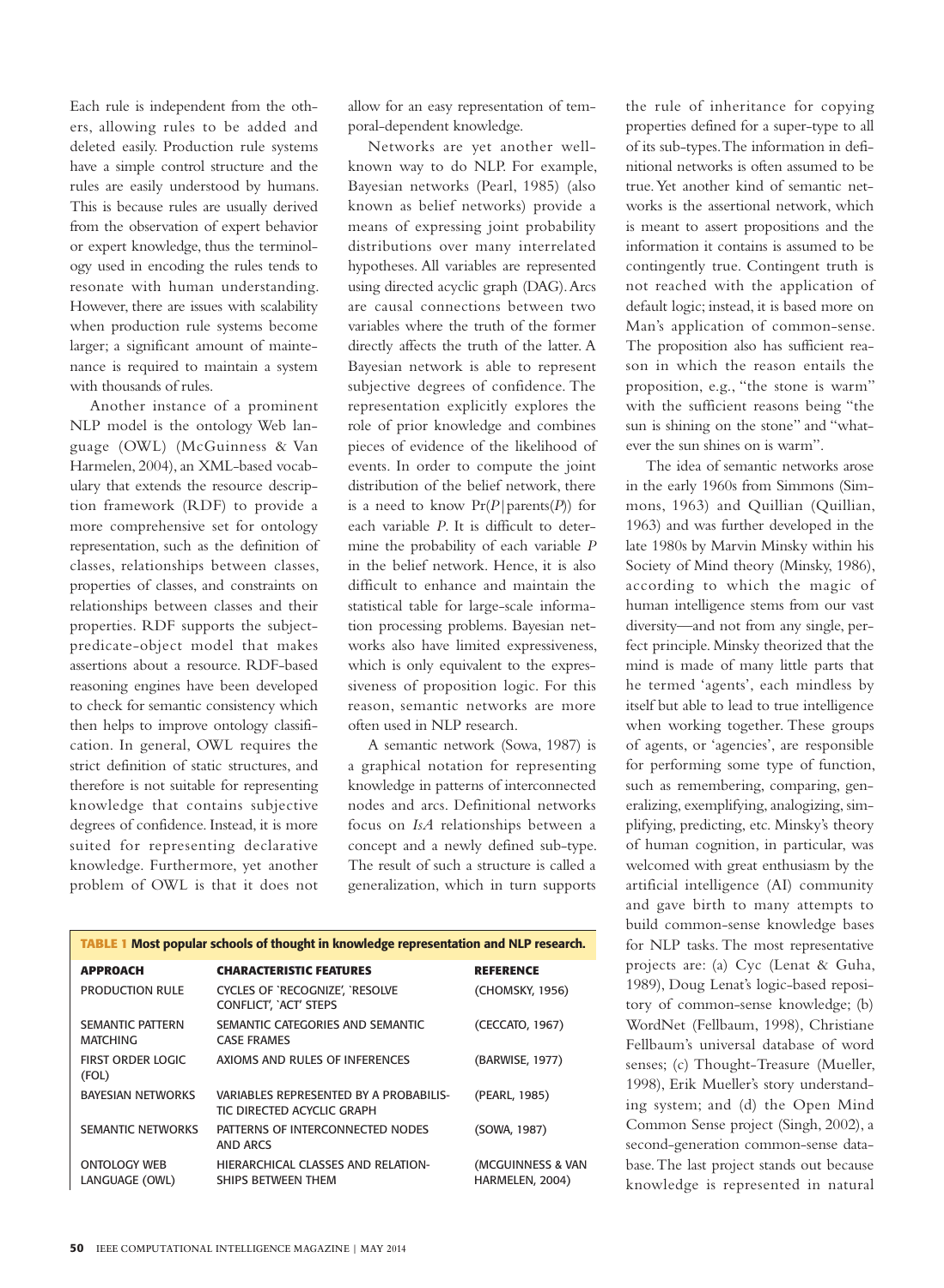language (rather than being based upon a formal logical structure), and information is not hand-crafted by expert engineers but spontaneously inserted by online volunteers. Today, the commonsense knowledge collected by the Open Mind Common Sense project is being exploited for many different NLP tasks such as textual affect sensing (H. Liu, Lieberman, & Selker, 2003), casual conversation understanding (Eagle, Singh, & Pentland, 2003), opinion mining (Cambria & Hussain, 2012), story telling (Hayden et al., 2013), and more.

# 3. Overlapping NLP Curves

With the dawn of the Internet Age, civilization has undergone profound, rapid-fire changes that we are experiencing more than ever today. Even technologies that are adapting, growing, and innovating have the gnawing sense that obsolescence is right around the corner. NLP research, in particular, has not evolved at the same pace as other technologies in the past 15 years.

While NLP research has made great strides in producing artificially intelligent behaviors, e.g., Google, IBM's Watson, and Apple's Siri, none of such NLP frameworks actually understand what they are doing—making them no different from a parrot that learns to repeat words without any clear understanding of what it is saying. Today, even the most popular NLP technologies view text analysis as a word or pattern matching task. Trying to ascertain the meaning of a piece of text by processing it at wordlevel, however, is no different from attempting to understand a picture by analyzing it at pixel-level.

In a Web where user-generated content (UGC) is drowning in its own output, NLP researchers are faced with the same challenge: the need to jump the curve (Imparato & Harari, 1996) to make significant, discontinuous leaps in their thinking, whether it is about information retrieval, aggregation, or processing. Relying on arbitrary keywords, punctuation, and word cooccurrence frequencies has worked fairly well so far, but the explosion of UGCs and the outbreak of deceptive phenomena such as web-trolling and opinion spam, are causing standard NLP algorithms to be increasing less efficient. In order to properly extract and manipulate text meanings, a NLP system must have access to a significant amount of knowledge about the world and the domain of discourse.

To this end, NLP systems will gradually stop relying too much on word-based techniques while starting to exploit semantics more consistently and, hence, make a leap from the Syntactics Curve to the Semantics Curve (Figure 1). NLP research has been interspersed with word-level approaches because, at first glance, the most basic unit of linguistic structure appears to be the word. Single-word expressions, however, are just a subset of concepts, multi-word expressions that carry specific *semantics and sentics* (Cambria & Hussain, 2012), that is, the denotative and connotative information commonly associated with realworld objects, actions, events, and people. Sentics, in particular, specifies the affective information associated with such real-world entities, which is key for common-sense reasoning and decision-making.

Semantics and sentics include common-sense knowledge (which humans normally acquire during the formative years of their lives) and common knowl-

edge (which people continue to accrue in their everyday life) in a re-usable knowledge base for machines. Common knowledge includes general knowledge about the world, e.g., *a chair is a type of furniture*, while common-sense knowledge comprises obvious or widely accepted things that people normally know about the world but which are usually left unstated in discourse, e.g., that *things fall downwards (and not upwards)* and *people smile when they are happy*. The difference between common and common-sense knowledge can be expressed as the difference between knowing the name of an object and understanding the same object's purpose. For example, you can know the name of all the different kinds or brands of 'pipe', but not its purpose nor the method of usage. In other words, a 'pipe' is not a pipe unless it can be used (Magritte, 1929) (Figure 2).

It is through the combined use of common and common-sense knowledge that we can have a grip on both high- and low-level concepts as well as nuances in natural language understanding and therefore effectively communicate with other people without having to continuously ask for definitions and explanations. Common-sense, in particular, is key in properly deconstructing natural language text into sentiments according to different contexts—for



**FIGURE 1** Envisioned evolution of NLP research through three different eras or curves.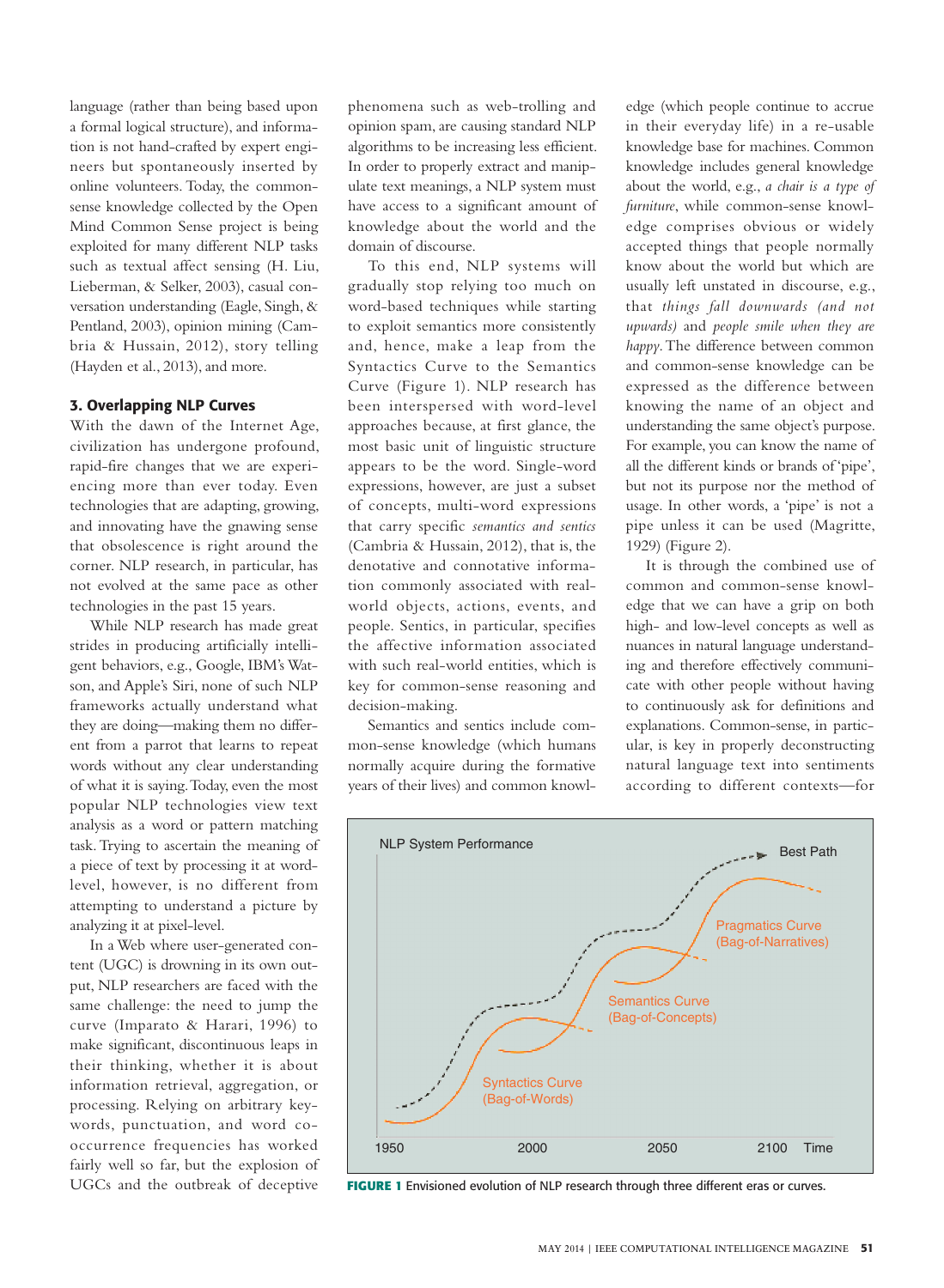example, in appraising the concept 'small room' as negative for a hotel review and 'small queue' as positive for a post office, or the concept 'go read the book' as positive for a book review but negative for a movie review.

Semantics, however, is just one layer up in the scale that separates NLP from natural language understanding. In order to achieve the ability to accurately and sensibly process information, computational models will also need to be able to project semantics and sentics in time, compare them in a parallel and dynamic way, according to different contexts and with respect to different actors and their intentions (Howard & Cambria, 2013). This will mean jumping from the Semantics Curve to the Pragmatics Curve, which will enable NLP to be more adaptive and, hence, open-domain, context-aware, and intent-driven. Intent, in particular, will be key for tasks such as sentiment analysis—a concept that generally has a negative connotation, e.g., *small seat*, might turn out to be positive, e.g., if the intent is for an infant to be safely seated in it.

While the paradigm of the Syntactics Curve is the bag-of-words model (Zellig, 1954) and the Semantics Curve is characterized by a bag-ofconcepts model (Cambria & Hussain, 2012), the paradigm of the Pragmatics Curve will be the bag-of-narratives model. In this last model, each piece of text will be represented by ministories or interconnected episodes, leading to a more detailed level of text comprehension and sensible computation. While the bag-of-concepts model helps to overcome problems such as word-sense disambiguation and semantic role labeling, the bag-of-narratives model will enable tackling NLP issues such as co-reference resolution and textual entailment.

# 4. Poising on the Syntactics Curve

Today, syntax-centered NLP is still the most popular way to manage tasks such as information retrieval and extraction, auto-categorization, topic modeling, etc. Despite semantics enthusiasts hav-

ing argued the importance and inevitability of a shift away from syntax for years, the vast majority of NLP researchers nowadays are still trying to keep their balance on the Syntactics Curve. Syntax-centered NLP can be broadly grouped into three main categories: keyword spotting, lexical affinity, and statistical methods.

# *4.1. Keyword Spotting*

Keyword Spotting is the most naïve approach and probably also the most popular because of its accessibility and economy. Text is classified into categories based on the presence of fairly unambiguous words. Popular projects include: (a) Ortony's Affective Lexicon (Ortony, Clore, & Collins, 1988), which groups words into affective categories; (b) Penn Treebank (Marcus, Santorini, & Marcinkiewicz, 1994), a corpus consisting of over 4.5 million words of American English annotated for part-ofspeech  $(POS)$  information;  $(c)$ PageRank (Page, Brin, Motwani, & Winograd, 1999), the famous ranking algorithm of Google; (d) LexRank (GÜnes & Radev, 2004), a stochastic graph-based method for computing relative importance of textual units for NLP; finally, (e) TextRank (Mihalcea & Tarau, 2004), a graph-based ranking model for text processing, based on two unsupervised methods for keyword and sentence extraction. The major weakness of keyword spotting lies in its reliance upon the presence of obvious words which are only surface features of the prose. A text document about dogs where the word 'dog' is never mentioned, e.g., because dogs are addressed according to the specific breeds they

**FIGURE 2** A 'pipe' is not a pipe, unless we know how to use it.

belong to, might never be retrieved by a keyword-based search engine.

#### *4.2. Lexical Affinity*

Lexical Affinity is slightly more sophisticated than keyword spotting as, rather than simply detecting obvious words, it assigns to arbitrary words a probabilistic 'affinity' for a particular category (Bush, 1999; Bybee & Scheibman, 1999; Krug, 1998; Church & Hanks, 1989; Jurafsky et al., 2000). For example, 'accident' might be assigned a 75% probability of indicating a negative event, as in 'car accident' or 'hurt in an accident'. These probabilities are usually gleaned from linguistic corpora (Kucera & Francis, 1969; Godfrey, Holliman, & McDaniel, 1992; Stevenson, Mikels, & James, 2007). Although this approach often outperforms pure keyword spotting, there are two main problems with it. First, lexical affinity operating solely on the wordlevel can easily be tricked by sentences such as "I avoided an accident" (negation) and "I met my girlfriend by accident" (connotation of unplanned but lovely surprise). Second, lexical affinity probabilities are often biased toward text of a particular genre, dictated by the source of the linguistic corpora. This makes it difficult to develop a re-usable, domain-independent model.

#### *4.3. Statistical NLP*

Statistical NLP has been the mainstream NLP research direction since late 1990s. It relies on language models (Manning & SchÜtze, 1999; Hofmann, 1999; Nigam, McCallum, Thrun, & Mitchell, 2000) based on popular machine-learning algorithms such as maximum-likelihood (Berger, Della Pietra, & Della Pietra, 1996), expectation maximization (Nigam et al., 2000), conditional random fields (Lafferty, McCallum, & Pereira, 2001), and support vector machines (Joachims, 2002). By feeding a large training corpus of annotated texts to a machine-learning algorithm, it is possible for the system to not only learn the valence of keywords (as in the keyword spotting approach), but also to take into account the valence of other arbitrary keywords (like lexical affinity),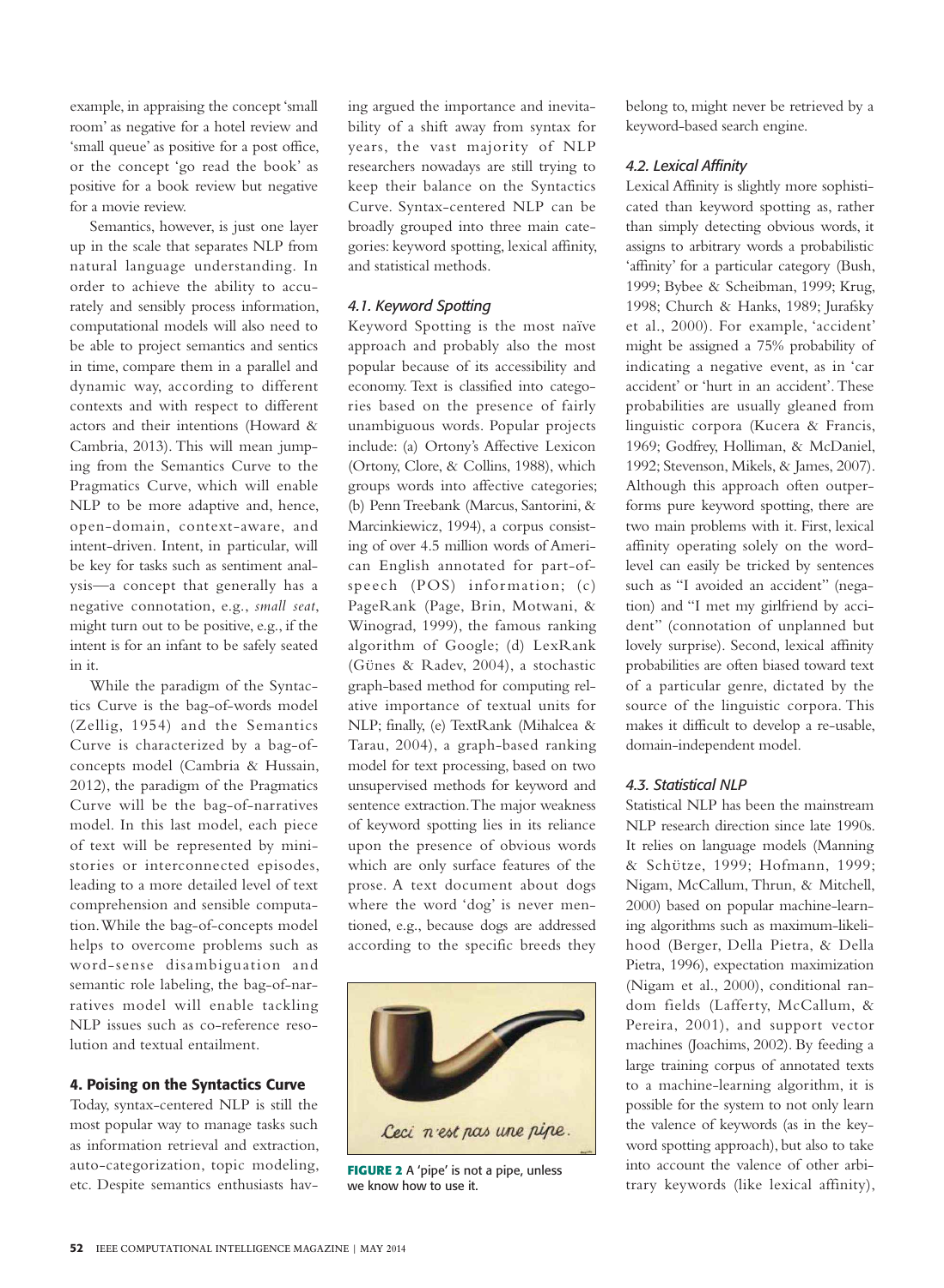punctuation, and word co-occurrence frequencies. However, statistical methods are generally semantically weak, meaning that, with the exception of obvious keywords, other lexical or co-occurrence elements in a statistical model have little predictive value individually. As a result, statistical text classifiers only work with acceptable accuracy when given a sufficiently large text input. So, while these methods may be able to classify text on the page- or paragraphlevel, they do not work well on smaller text units such as sentences or clauses.

# 5. Surfing the Semantics Curve

Semantics-based NLP focuses on the intrinsic meaning associated with natural language text. Rather than simply processing documents at syntax-level, semantics-based approaches rely on implicit denotative features associated with natural language text, hence stepping away from the blind usage of keywords and word co-occurrence count. Unlike purely syntactical techniques, concept-based approaches are also able to detect semantics that are expressed in a subtle manner, e.g., through the analysis of concepts that do not explicitly convey relevant information, but which are implicitly linked to other concepts that do so. Semantics-based NLP approaches can be broadly grouped into two main categories: techniques that leverage on external knowledge, e.g., ontologies (taxonomic NLP) or semantic knowledge bases (noetic NLP), and methods that exploit only intrinsic semantics of documents (endogenous NLP).

#### *5.1. Endogenous NLP*

Endogenous NLP involves the use of machine-learning techniques to perform semantic analysis of a corpus by building structures that approximate concepts from a large set of documents. It does not involve prior semantic understanding of documents; instead, it relies only on the endogenous knowledge of these (rather than on external knowledge bases). The advantages of this approach over the knowledge engineering approach are effectiveness, considerable savings in terms of expert manpower, and straightforward portability to different domains (Sebastiani, 2002).

Endogenous NLP includes methods based either on lexical semantics, which focuses on the meanings of individual words, or compositional semantics, which looks at the meanings of sentences and longer utterances. The vast majority of endogenous NLP approaches is based on lexical semantics and includes well-known machinelearning techniques. Some examples of this are: (a) latent semantic analysis (Hofmann, 2001), where documents are represented as vectors in a term space; (b) latent Dirichlet allocation (Porteous et al., 2008), which involves attributing document terms to topics; (c) MapReduce (C. Liu, Qi, Wang, & Yu, 2012), a framework that has proved to be very efficient for data-intensive tasks, e.g., large scale RDFS/OWL reasoning and (d) genetic algorithms (D. Goldberg, 1989), probabilistic search procedures designed to work on large spaces involving states that can be represented by strings.

Works leveraging on compositional semantics, instead, mainly include approaches based on Hidden Markov Models (Denoyer, Zaragoza, & Gallinari, 2001; Frasconi, Soda, & Vullo, 2001), association rule learning (Cohen, 1995; Cohen & Singer, 1999), feature ensembles (Xia, Zong, Hu, & Cambria, 2013; Poria, Gelbukh, Hussain, Das, & Bandyopadhyay, 2013) and probabilistic generative models (Lau, Xia, & Ye, 2014).

### *5.2. Taxonomic NLP*

Taxonomic NLP includes initiatives that aim to build universal taxonomies or Web ontologies for grasping the subsumptive or hierarchical semantics associated with natural language expressions. Such taxonomies usually consist of concepts (e.g., *painter*), instances (e.g., "Leonardo da Vinci"), attributes and values (e.g., "Leonardo's birthday is April 15, 1452"), and relationships (e.g., "Mona Lisa is painted by Leonardo"). In particular, subsumptive knowledge representations build upon *IsA* relationships, which are usually extracted

through syntactic patterns for automatic hypernym discovery (Hearst, 1992) able to infer triples such as <Pablo Picasso-IsA-artist> from stretches of text like "...artists such as Pablo Picasso..." or "...Pablo Picasso and other artists...".

In general, attempts to build taxonomic resources are countless and include both resources crafted by human experts or community efforts, such as WordNet and Freebase (Bollacker, Evans, Paritosh, Sturge, & Taylor, 2008), and automatically built knowledge bases. Examples of such knowledge bases include: (a) WikiTaxonomy (Ponzetto & Strube, 2007), a taxonomy extracted from Wikipedia's category links; (b) YAGO (Suchanek, Kasneci, & Weikum, 2007), a semantic knowledge base derived from WordNet, Wikipedia, and GeoNames; (c) NELL (Carlson et al., 2010) (Never-Ending Language Learning), a semantic machine-learning system that is acquiring knowledge from the Web every day; finally, (d) Probase (Wu, Li, Wang, & Zhu, 2012), a research prototype that aims to build a unified taxonomy of worldly facts from 1.68 billion webpages in Bing repository.

Other popular Semantic Web projects include: (a) SHOE (Heflin & Hendler, 1999) (Simple HTML Ontology Extensions), a knowledge representation language that allows webpages to be annotated with semantics; (b) Annotea (Kahan, 2002), an open RDF infrastructure for shared Web annotations; (c) SIOC (Breslin, Harth, Bojars, & Decker, 2005) (Semantically Interlinked Online Communities), an ontology combining terms from vocabularies that already exist with new terms needed to describe the relationships between concepts in the realm of online community sites; (d) SKOS (Miles & Bechhofer, 2009) (Simple Knowledge Organization System), an area of work developing specifications and standards to support the use of knowledge organization systems such as thesauri, classification schemes, subject heading lists and taxonomies; (e) FOAF (Brickley & Miller, 2010) (Friend Of A Friend), a project devoted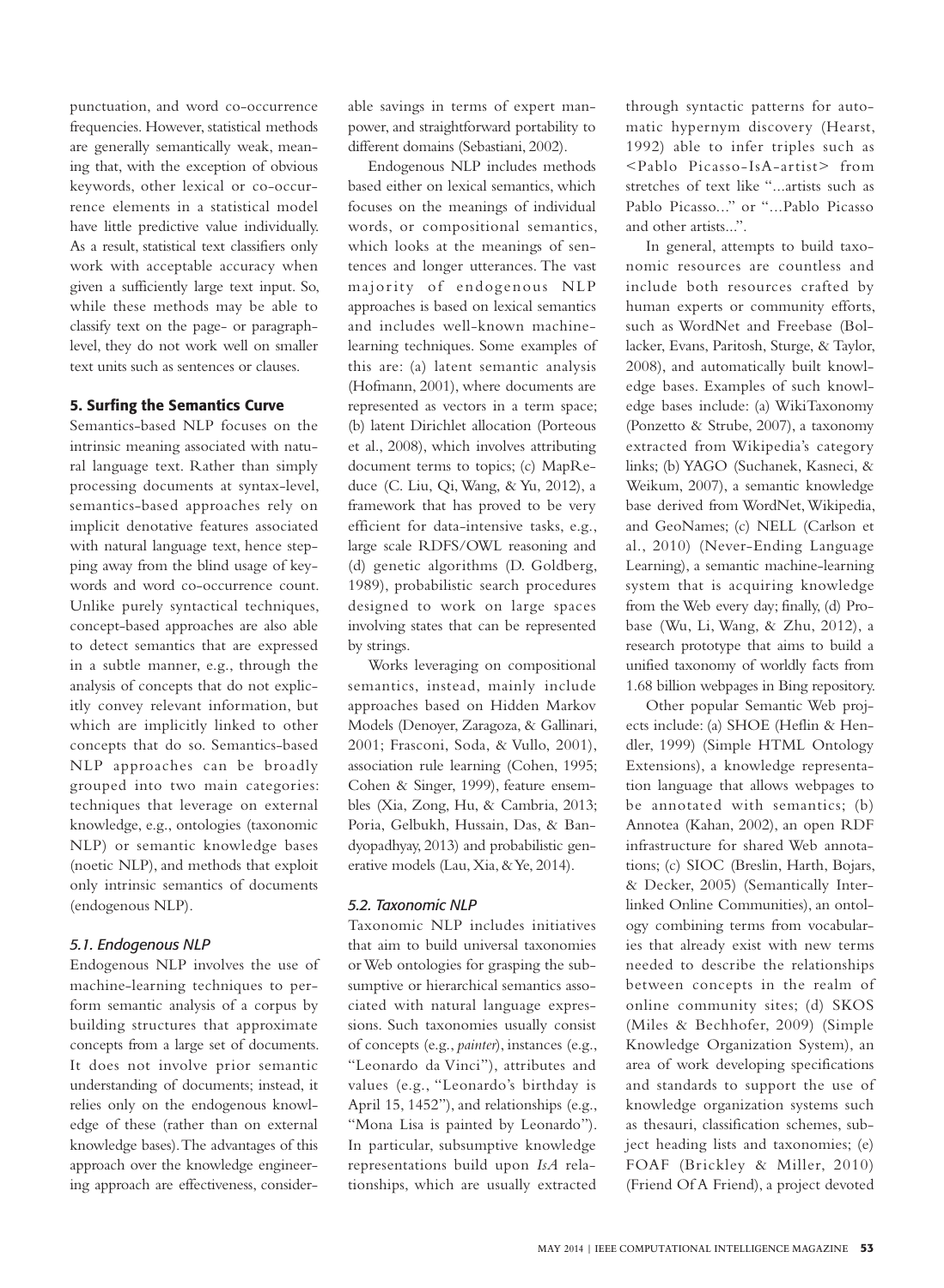to linking people and information using the Web;  $(f)$  ISOS (Ding, Jin, Ren, & Hao, 2013) (Intelligent Self-Organizing Scheme), a scheme for the Internet of Things inspired by the endocrine regulating mechanism; finally, (g) FRED (Gangemi, Presutti, & Reforgiato, 2014), a tool that produces an event-based RDF/OWL representation of natural language text. The main weakness of taxonomic NLP is in the typicality of their knowledge bases. The way knowledge is represented in taxonomies and Web ontologies is usually strictly defined and does not allow for the combined handling of differing nuanced concepts, as the inference of semantic features associated with concepts is bound by the fixed, flat representation. The concept of 'book', for example, is typically associated to concepts such as 'newspaper' or 'magazine', as it contains knowledge, has pages, etc. In a different context, however, a book could be used as paperweight, doorstop, or even as a weapon. Another key weakness of Semantic Web projects is that they are not easily scalable and, hence, not widely adopted (Gueret, Schlobach, Dentler, Schut, & Eiben, 2012). This increases the amount of time that has to pass before the initial customer feedback is even possible, and also slows down feedback loop iterations, ultimately putting Semantic Web applications at a user-experience and agility disadvantage as compared to their Web 2.0 counterparts, because their usability inadvertently takes a back seat to the number of other complex problems that have to be solved before clients even see the application.

# *5.3. Noetic NLP*

Noetic NLP embraces all the mindinspired approaches to NLP that attempt to compensate for the lack of domain adaptivity and implicit semantic feature inference of traditional algorithms, e.g., first principles modeling or explicit statistical modeling. Noetic NLP differs from taxonomic NLP in which it does not focus on encoding subsumption knowledge, but rather attempts to collect idiosyncratic knowledge about objects, actions, events, and people. Noetic NLP, moreover, performs reasoning in an adaptive and dynamic way, e.g., by generating context-dependent results or by discovering new semantic patterns that are not explicitly encoded in the knowledge base. Examples of noetic NLP include paradigms such as connectionist NLP (Christiansen & Chater, 1999), which models mental phenomena as emergent processes of interconnected networks of simple units, e.g., neural networks (Collobert et al., 2011); deep learning (Martinez, Bengio, & Yannakakis, 2013); sentic computing (Cambria & Hussain, 2012), an approach to concept-level sentiment analysis based on an ensemble of graph-mining and dimensionality-reduction techniques; and energybased knowledge representation (Olsher, 2013), a novel framework for nuanced common-sense reasoning.

Besides knowledge representation and reasoning, a key aspect of noetic NLP is also semantic parsing. Most current NLP technologies rely on part-ofspeech (POS) tagging, but that is unlike the way the human mind extracts meaning from text. Instead, just as the human mind does, a construction-based semantic parser (CBSP) (Cambria, Rajagopal, Olsher, & Das, 2013) quickly identifies meaningful stretches of text without requiring time-consuming phrase structure analysis. The use of *constructions*, defined as "stored pairings of form and function" (A. Goldberg, 2003) makes it possible to link distributed linguistic components to one another, easing extraction of semantics from linguistic structures. Constructions are composed of fixed lexical items and category-based *slots*, or 'spaces' that are filled in by lexical items during text processing. An interesting example from the relevant literature would be the construction [<ACTION> <OBJECT> <DIRECTION> <OBJECT>]. Instances of this include the phrases 'sneeze the napkin across the table' or 'hit the ball over the fence'. Constructions not only help understand how various lexical items work together to create the whole meaning, but also give the

parser a sense of what categories of words are used together and thus where to expect different words.

CBSP uses this knowledge to determine constructions, their matching lexical terms, and how good each match is. Each of CBSP's constructions contributes its own unique semantics and carries a unique name. In order to choose the best possible construction for each span of text, CBSP uses knowledge about the lexical items found in text. This knowledge is obtained from looking individual lexical terms up in the knowledge bases so as to obtain information about the basic category membership of that word.

It then efficiently compares these potential memberships with the categories specified for each construction in the corpus, finding the best matches so that CBSP can extract a concept from a sentence. An example would be the extraction of the concept 'buy christmas present' from the sentence "today I bought a lot of very nice Christmas gifts". Constructions are typically *nested* within one another: CBSP is capable of finding only those construction overlaps that are semantically sensible, based on the overall semantics of constructions and construction slot categories, thus greatly reducing the time taken to process large numbers of texts. In the big data environment, a key benefit of construction-based parsing is that only small sections of text are required in order to extract meaning; word category information and the generally small size of constructions mean that the parser can still make use of error-filled or conventionally unparseable text.

# 6. Foreseeing the Pragmatics Curve

Narrative understanding and generation are central for reasoning, decision-making, and 'sensemaking'. Besides being a key part of human-to-human communication, narratives are the means by which reality is constructed and planning is conducted. Decoding how narratives are generated and processed by the human brain might eventually lead us to truly understand and explain human intelligence and consciousness.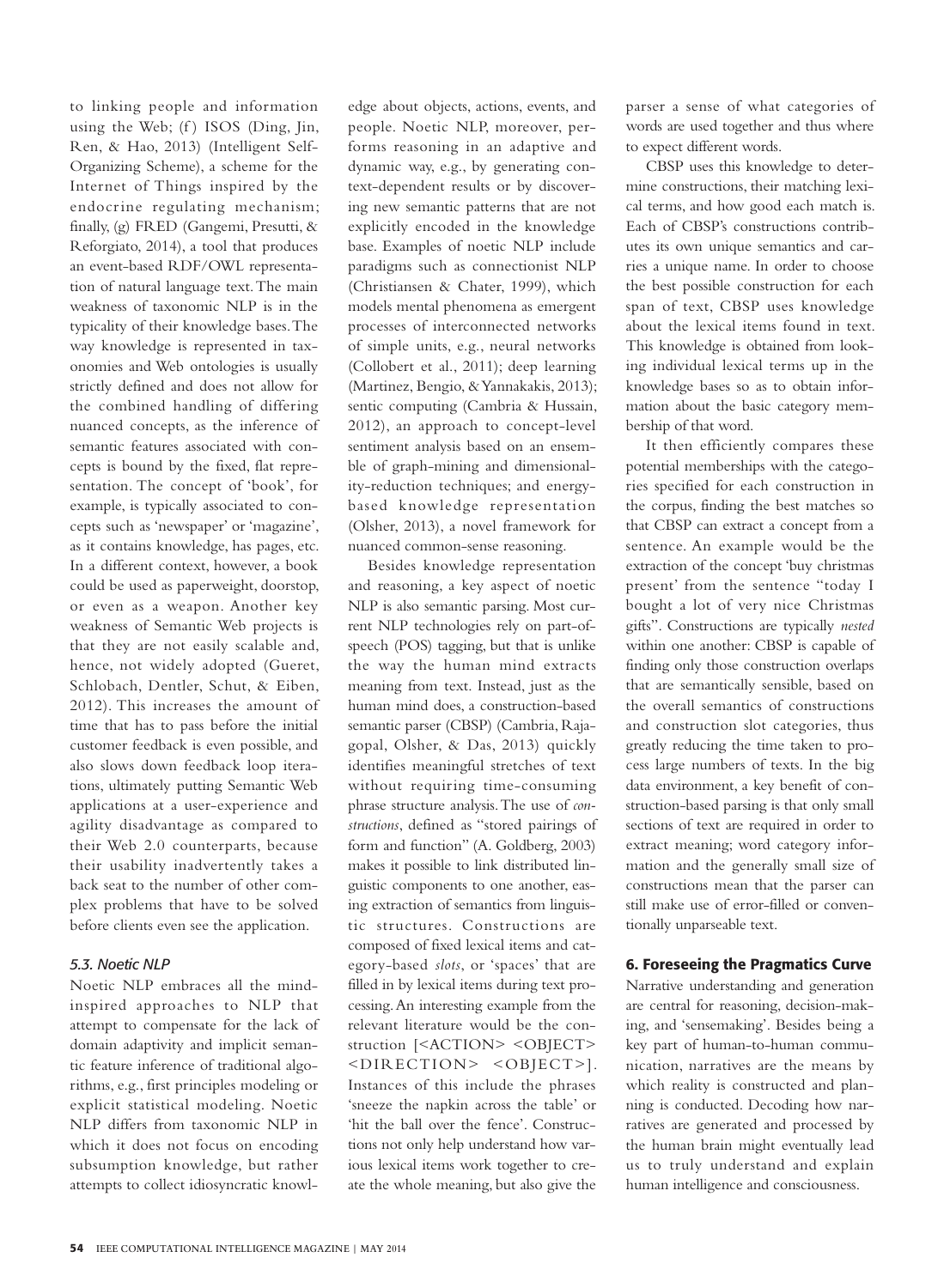Computational modeling is a powerful and effective way to investigate narrative understanding. A lot of the cognitive processes that lead humans to understand or generate narratives have traditionally been of interest to AI researchers under the umbrella of knowledge representation, commonsense reasoning, social cognition, learning, and NLP. Once NLP research can grasp semantics at a level comparable to human text processing, the jump to the Pragmatics Curve will be necessary, in the same way as semantic machine learning is now gradually evolving from lexical to compositional semantics. There are already a few pioneering works that attempt to understand narratives by leveraging on discourse structure (Asher & Lascarides, 2003), argument-support hierarchies (Bex, Prakken, & Verheij, 2007), plan graphs (Young, 2007), and common-sense reasoning (Mueller, 2007). One of the most representative initiatives in this context is Patrick Winston's work on computational models of narrative (Winston, 2011; Richards, Finlayson, & Winston, 2009), which is based on five key hypotheses:

- ❏ The inner language hypothesis: we have an inner symbolic language that enables event description.
- ❏ The strong story hypothesis: we can assemble event descriptions into stories.
- ❏ The directed perception hypothesis: we can direct the resources of our perceptual faculties to answer questions using real and imagined situations.
- ❏ The social animal hypothesis: we have a powerful reason to express the thought in our inner language in an external communication language.
- ❏ The exotic engineering hypothesis: our brains are unlike standard left-toright engineered systems.

Essentially, Patrick Winston believes that human intelligence stems from our unique abilities for storytelling and understanding (Finlayson & Winston, 2011). Accordingly, his recent work has focused on developing a computational system that is able to analyze narrative texts to infer non-obvious answers to questions about these texts. This has

resulted in the Genesis System. Working with short story summaries provided in English, together with lowlevel common-sense rules and higher-level reflection patterns that are also expressed in English, Genesis has been successful in demonstrating several story understanding capabilities. One instance of this is its ability to determine that both Macbeth and the 2007 Russia-Estonia Cyberwar involve revenge, even though neither the word 'revenge' nor any of its synonyms are mentioned in accounts describing those texts.

# 7. Discussion

Word- and concept-level approaches to NLP are just a first step towards natural language understanding. The future of NLP lies in biologically and linguistically motivated computational paradigms that enable narrative understanding and, hence, 'sensemaking'. Computational intelligence potentially has a large future possibility to play an important role in NLP research. Fuzzy logic, for example, has a direct relation to NLP (Carvalho, Batista, & Coheur, 2012) for tasks such as sentiment analysis (Subasic & Huettner, 2001), linguistic summarization (Kacprzyk & Zadrozny, 2010), knowledge representation (Lai, Wu, Lin, & Huang, 2011), and word meaning inference (Kazemzadeh, Lee, & Narayanan, 2013). Artificial neural networks can aid the completion of NLP tasks such as ambiguity resolution (Chan & Franklin, 1998; Costa, Frasconi, Lombardo, & Soda, 2005), grammatical inference (Lawrence, Giles, & Fong, 2000), word representation (Luong, Socher, & Manning, 2013), and emotion recognition (Cambria, Gastaldo, Bisio, & Zunino, 2014). Evolutionary computation can be exploited for tasks such as grammatical evolution (O'Neill & Ryan, 2001), knowledge discovery (Atkinson-Abutridy, Mellish, & Aitken, 2003), text categorization (Araujo, 2004), and rule learning (Ghandar, Michalewicz, Schmidt, To, & Zurbruegg, 2009).

Despite its potential, however, the use of computational intelligence techniques till date has not been so active

in the field of NLP. The first reason is that NLP is a huge field currently tackling dozens of different problems for which specific evaluation metrics exist, and it is not possible to reduce the whole field into a specific problem, as it was done in early works (Novak, 1992). The second reason may be that powerful techniques such as support vector machines (Drucker, Wu, & Vapnik, 1999), kernel principal component analysis (Schölkopf et al., 1999), and latent Dirichlet allocation (Mukherjee & Blei, 2009) have achieved remarkable results on widely used NLP datasets, which are not yet met by computational intelligence techniques. All such word-based algorithms, however, are limited by the fact that they can process only the information that they can 'see' and, hence, will sooner or later reach saturation. Computational intelligence techniques, instead, can go beyond the syntactic representation of documents by emulating the way the human brain processes natural language (e.g., by leveraging on semantic features that are not explicitly expressed in text) and, hence, have higher potential to tackle complementary NLP tasks. An ensemble of computational intelligence techniques, for example, could be exploited within the same NLP model for online learning of natural language concepts (through neural networks), concept classification and semantic feature generalization (through fuzzy sets), and concept meaning evolution and continuous system optimization (through evolutionary computation).

## 8. Conclusion

In a Web where user-generated content has already hit critical mass, the need for sensible computation and information aggregation is increasing exponentially, as demonstrated by the 'mad rush' in the industry for 'big data experts' and the growth of a new 'Data Science' discipline. The democratization of online content creation has led to the increase of Web debris, which is inevitably and negatively affecting information retrieval and extraction. To analyze this negative trend and propose possible solutions, this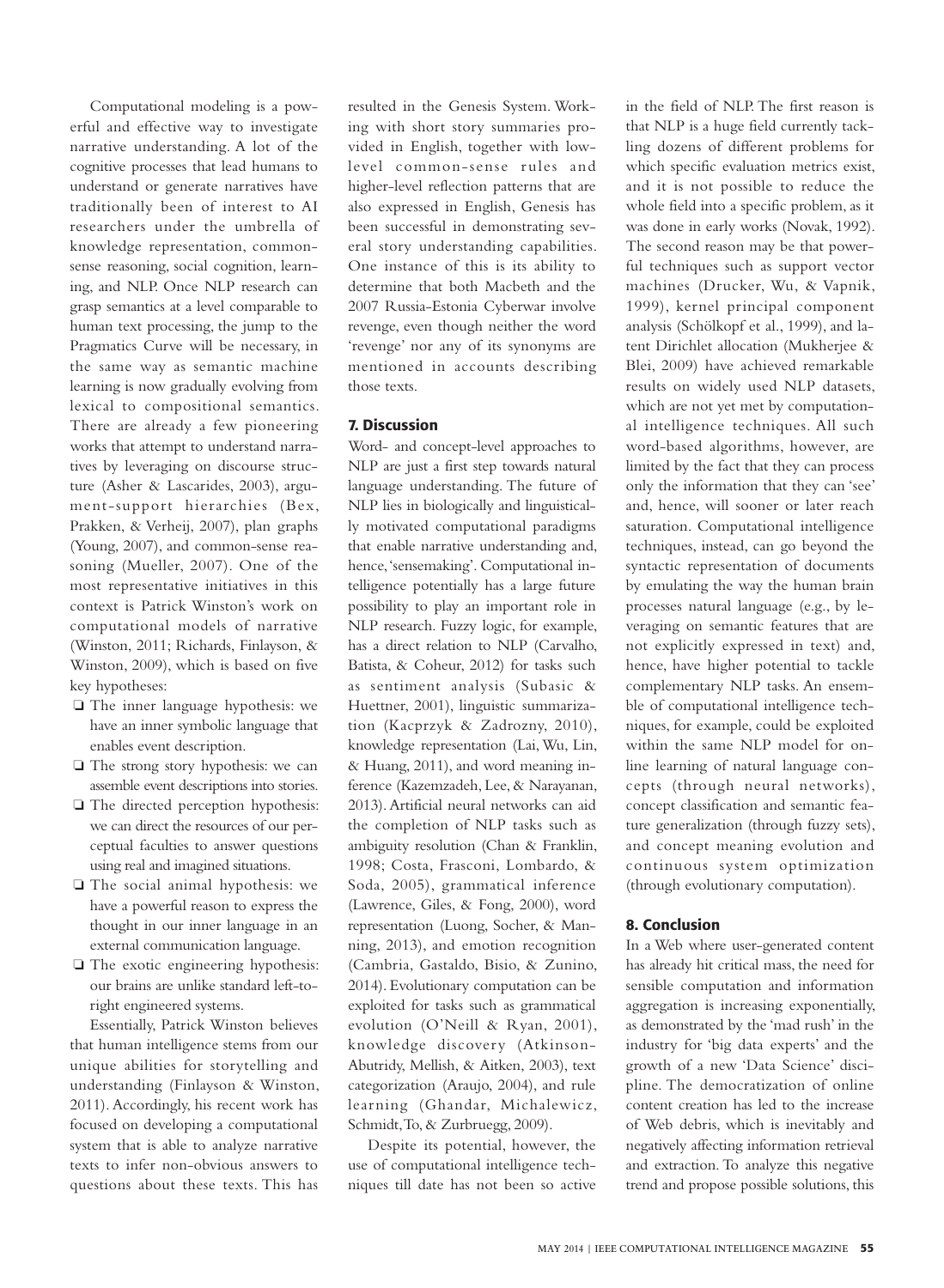review paper focused on the evolution of NLP research according to three different paradigms, namely: the bag-ofwords, bag-of-concepts, and bag-of-narratives models. Borrowing the concept of 'jumping curves' from the field of business management, this survey article explained how and why NLP research is gradually shifting from lexical semantics to compositional semantics and offered insights on next-generation narrativebased NLP technology.

Jumping the curve, however, is not an easy task: the origins of human language has sometimes been called the hardest problem of science (Christiansen & Kirby, 2003). NLP technologies evolved from the era of punch cards and batch processing (in which the analysis of a natural language sentence could take up to 7 minutes (Plath, 1967)) to the era of Google and the likes of it (in which millions of webpages can be processed in less than a second). Even the most efficient word-based algorithms, however, perform very poorly, if not properly trained or when contexts and domains change. Such algorithms are limited by the fact that they can process only information that they can 'see'. Language, however, is a system where all terms are interdependent and where the value of one is the result of the simultaneous presence of the others (De Saussure, 1916). As human text processors, we 'see more than what we see' (Davidson, 1997) in which every word activates a cascade of semantically-related concepts that enable the completion of complex NLP tasks, such as word-sense disambiguation, textual entailment, and semantic role labeling, in a quick and effortless way.

Concepts are the glue that holds our mental world together (Murphy, 2004). Without concepts, there would be no mental world in the first place (Bloom, 2003). Needless to say, the ability to organize knowledge into concepts is one of the defining characteristics of the human mind. A truly intelligent system needs physical knowledge of how objects behave, social knowledge of how people interact, sensory knowledge of how things look and taste, psychological knowledge about the way people think, and so on. Having a database of millions of common-sense facts, however, is not enough for computational natural language understanding: we will need to teach NLP systems how to handle this knowledge (IQ), but also interpret emotions (EQ) and cultural nuances (CQ).

#### References

[1] J. Allen, *Natural Language Understanding*. Redwood City, CA: Benjamin/Cummings, 1987.

[2] L. Araujo, "Symbiosis of evolutionary techniques and statistical natural language processing," *IEEE Trans. Evol. Comput.*, vol. 8, no. 1, pp. 14–27, 2004.

[3] N. Asher and A. Lascarides, *Logics of Conversation*. Cambridge, U.K.: Cambridge Univ. Press, 2003.

[4] J. Atkinson-Abutridy, C. Mellish, and S. Aitken, "A semantically guided and domain independent evolutionary model for knowledge discovery from texts," *IEEE Trans. Evol. Comput.*, vol. 7, no. 6, pp. 546–560, 2003. [5] J. Barwise, "An introduction to first-order logic," in

*Handbook of Mathematical Logic*. (Studies in Logic and the Foundations of Mathematics). Amsterdam, The Netherlands: North-Holland, 1977.

[6] A. Berger, V. D. Pietra, and S. D. Pietra, "A maximum entropy approach to natural language processing," *Comput. Linguistics*, vol. 22, no. 1, pp. 39–71, 1996.

[7] F. Bex, H. Prakken, and B. Verheij, "Formalizing argumentative story-based analysis of evidence," in *Proc. Int. Conf. Artificial Intelligence Law*, 2007, pp. 1-10.

[8] P. Bloom, "Glue for the mental world," *Nature*, vol. 421, pp. 212–213, Jan. 2003.

[9] K. Bollacker, C. Evans, P. Paritosh, T. Sturge, and J. Taylor, "Freebase: A collaboratively created graph database for structuring human knowledge," in *Proc. ACM SIG-MOD Int. Conf. Management Data*, 2008, pp. 1247–1250.

[10] J. Breslin, A. Harth, U. Bojars, and S. Decker, "Towards semantically-interlinked online communities," in *The Semantic Web: Research and Applications*. Berlin Heidelberg: Springer-Verlag, 2005, pp. 500–514.

[11] D. Brickley and L. Miller. (2010). FOAF vocabulary specification 0.98. Namespace Document [Online]. Available: http://xmlns.com/foaf/spec/

[12] N. Bush, "The predictive value of transitional probability for word-boundary palatalization in English," Unpublished M.S .thesis, Univ. New Mexico, Albuquerque, NM, 1999.

[13] J. Bybee and J. Scheibman, "The effect of usage on degrees of constituency: The reduction of don't in English," *Linguistics*, vol. 37, no. 4, pp. 575–596, 1999.

[14] E. Cambria, P. Gastaldo, F. Bisio, and R. Zunino, "An ELM-based model for affective analogical reasoning," *Neurocomputing*, Special Issue on Extreme Learning Machines, 2014.

[15] E. Cambria and A. Hussain, *Sentic Computing: Techniques, Tools, and Applications*. Dordrecht, The Netherlands: Springer-Verlag, 2012.

[16] E. Cambria, D. Rajagopal, D. Olsher, and D. Das, "Big social data analysis," in *Big Data Computing*, R. Akerkar, Ed. London: Chapman and Hall, 2013, pp. 401–414.

[17] A. Carlson, J. Betteridge, B. Kisiel, B. Settles, E. Hruschka, and T. Mitchell, "Toward an architecture for never-ending language learning," in *Proc. Conf. Artificial Intelligence AAAI*, Atlanta, GA, 2010, pp. 1306–1313.

[18] J. Carvalho, F. Batista, and L. Coheur, "A critical survey on the use of fuzzy sets in speech and natural language processing," in *Proc. IEEE Int. Conf. Fuzzy Systems*, 2012, pp. 270–277.

[19] S. Ceccato, "Correlational analysis and mechanical translation," in *Machine Translation*, A. D. Booth, Ed. Amsterdam, The Netherlands: North Holland, 1967, pp. 77–135.

[20] S. Chan and J. Franklin, "Symbolic connectionism in natural language disambiguation," *IEEE Trans. Neural Netw.*, vol. 9, no. 5, pp. 739–755, 1998.

[21] N. Chomsky, "Three models for the description of language," *IRE Trans. Inform. Theory*, vol. 2, no. 3, pp. 113–124, 1956.

[22] M. Christiansen and N. Chater, "Connectionist natural language processing: The state of the art," *Cogn. Sci.*, vol. 23, no. 4, pp. 417–437, 1999.

[23] M. Christiansen and S. Kirby, "Language evolution: The hardest problem in science?" in *Language Evolution*, M. Christiansen and S. Kirby, Eds. Oxford, U.K.: Oxford Univ. Press, 2003. pp. 1–15.

[24] K. Church and P. Hanks, "Word association norms, mutual information, and lexicography," in *Proc. 27th Annu. Meeting Association Computational Linguistics*, 1989, pp. 76–83. [25] W. Cohen, "Learning to classify English text with ILP methods," in *Advances in Inductive Logic Programming*, L. De Raedt, Ed. Amsterdam, The Netherlands: IOS Press, 1995, pp. 124–143.

[26] W. Cohen and Y. Singer, "Context-sensitive learning methods for text categorization," *ACM Trans. Inform. Syst.*, vol. 17, no. 2, pp. 141–173, 1999.

[27] R. Collobert, J. Weston, L. Bottou, M. Karlen, K. Kavukcuoglu, and P. Kuksa, "Natural language processing (almost) from scratch," *J. Mach. Learn. Res.*, vol. 12, pp. 2493–2537, 2011.

[28] F. Costa, P. Frasconi, V. Lombardo, P. Sturt, and G. Soda, "Ambiguity resolution analysis in incremental parsing of natural language," *IEEE Trans. Neural Netw.*, vol. 16, no. 4, pp. 959–971, 2005.

[29] D. Davidson, "Seeing through language," in *Royal Institute of Philosophy, Supplement*. Cambridge, U.K.: Cambridge Univ. Press, 1997, vol. 42 , pp. 15–28.

[30] L. Denoyer, H. Zaragoza, and P. Gallinari, "HMMbased passage models for document classification and ranking," in *Proc. 23rd European Colloq. Information Retrieval Research*, Darmstadt, Germany, 2001.

[31] F. de Saussure, *Cours de Linguistique Générale*. Paris: Payot, 1916.

[32] Y. Ding, Y. Jin, L. Ren, and K. Hao, "An intelligent self-organization scheme for the Internet of things," *IEEE Comput. Intell. Mag.*, vol. 8, no. 3, pp. 41–53, 2013. [33] H. Drucker, D. Wu, and V. Vapnik, "Support vector machines for spam categorization," *IEEE Trans. Neural Netw.*, vol. 10, no. 5, pp. 1048–1054, 1999.

[34] M. Dyer, "Connectionist natural language processing: A status report," in *Computational Architectures Integrating Neural and Symbolic Processes*, R. Sun and L. Bookman, Eds. Dordrecht, The Netherlands: Kluwer Academic, 1995, vol. 292, pp. 389–429.

[35] N. Eagle, P. Singh, and A. Pentland, "Common sense conversations: Understanding casual conversation using a common sense database," in *Proc. Int. Joint Conf. Artificial Intelligence*, 2003.

[36] C. Fellbaum, *WordNet: An Electronic Lexical Database* (language, speech, and communication). Cambridge, MA: The MIT Press, 1998.

[37] M. Finlayson and P. Winston, "Narrative is a key cognitive competency," in *Proc. 2nd Annu. Meeting Biologically Inspired Cognitive Architectures*, 2011, p. 110.

[38] P. Frasconi, G. Soda, and A. Vullo, "Text categorization for multi-page documents: A hybrid naive Bayes HMM approach," *J. Intell. Inform. Syst.*, vol. 18, nos. 2–3, pp. 195–217, 2001.

[39] A. Gangemi, V. Presutti, D. Reforgiato, "Framebased detection of opinion holders and topics: A model and a tool," *IEEE Comput. Intell. Mag.*, vol. 9, no. 1, pp. 20–30, 2014.

[40] A. Ghandar, Z. Michalewicz, M. Schmidt, T. To, and R. Zurbruegg, "Computational intelligence for evolving trading rules," *IEEE Trans. Evol. Comput.*, vol. 13, no. 1, pp. 71–86, 2009.

[41] J. Godfrey, E. Holliman, and J. McDaniel, "Switchboard: Telephone speech corpus for research and development," in *Proc. IEEE Int. Conf. Acoustics, Speech, Signal Processing*, 1992, pp. 517–520.